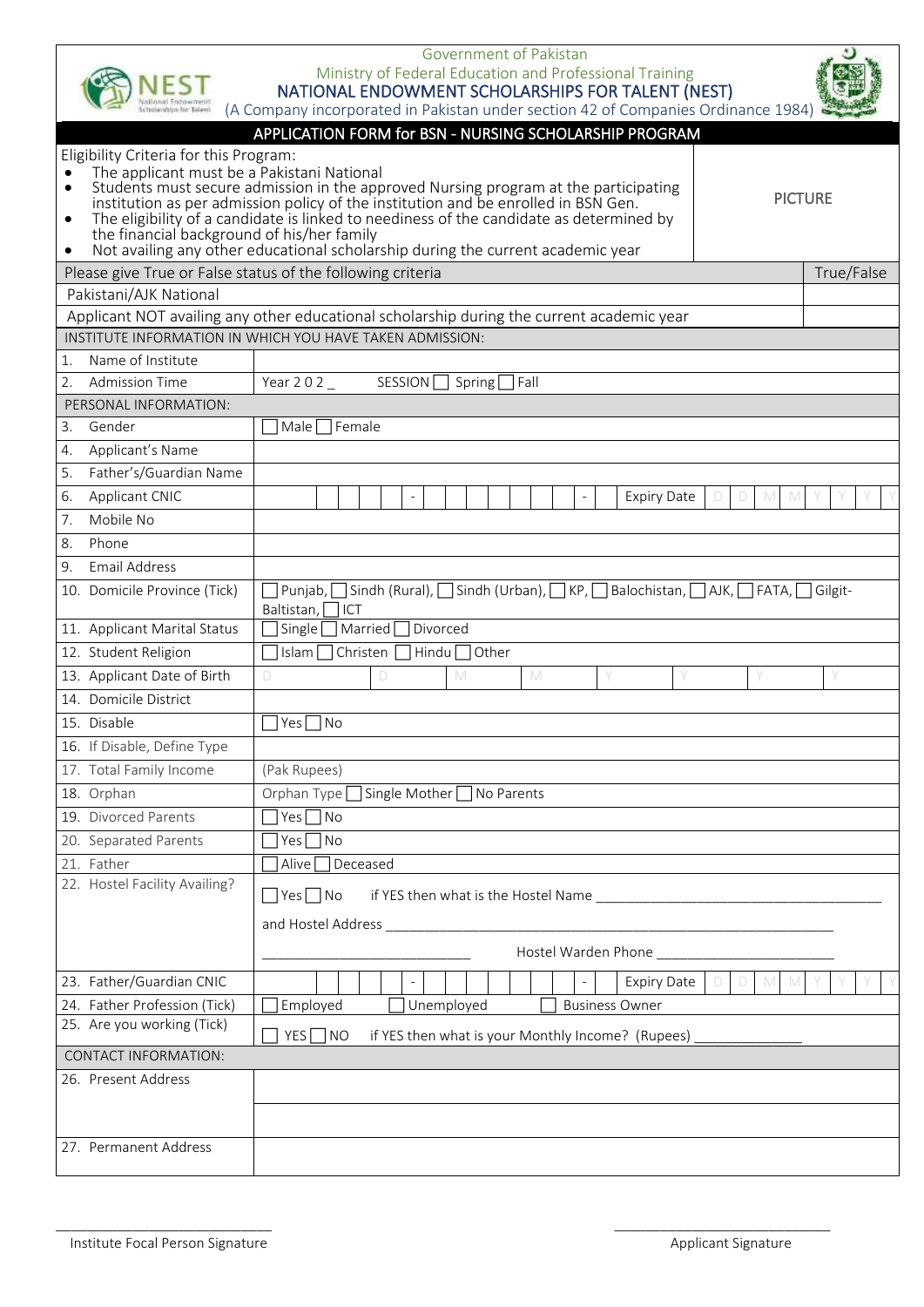| <b>FAMILY INFORMATION</b>             |                                                                                                       |                          |                      |                                                                                  |            |                             |             |       |               |
|---------------------------------------|-------------------------------------------------------------------------------------------------------|--------------------------|----------------------|----------------------------------------------------------------------------------|------------|-----------------------------|-------------|-------|---------------|
| 28. Total Family Members              |                                                                                                       |                          |                      |                                                                                  |            |                             |             |       |               |
| currently living with you             |                                                                                                       |                          |                      |                                                                                  |            |                             |             |       |               |
| 29. Details of Family Members         |                                                                                                       |                          |                      |                                                                                  |            |                             |             |       |               |
| Earning                               |                                                                                                       |                          |                      |                                                                                  |            |                             |             |       |               |
|                                       |                                                                                                       |                          |                      |                                                                                  |            |                             |             |       |               |
|                                       | S                                                                                                     | Family                   |                      |                                                                                  |            | <b>Family Member</b>        | Monthly     |       |               |
|                                       | #                                                                                                     | Member Name              |                      |                                                                                  | Occupation |                             | Gross       |       |               |
|                                       |                                                                                                       |                          |                      | Relationship                                                                     | (Specify)  |                             | Pay/Earning |       |               |
|                                       | 1                                                                                                     |                          |                      |                                                                                  |            |                             |             |       |               |
|                                       |                                                                                                       |                          |                      |                                                                                  |            |                             |             |       |               |
|                                       |                                                                                                       |                          |                      |                                                                                  |            |                             |             |       |               |
|                                       | 2                                                                                                     |                          |                      |                                                                                  |            |                             |             |       |               |
|                                       |                                                                                                       |                          |                      |                                                                                  |            |                             |             |       |               |
|                                       | З                                                                                                     |                          |                      |                                                                                  |            |                             |             |       |               |
|                                       |                                                                                                       |                          |                      |                                                                                  |            |                             |             |       |               |
|                                       | 4                                                                                                     |                          |                      |                                                                                  |            |                             |             |       |               |
|                                       |                                                                                                       |                          |                      |                                                                                  |            |                             |             |       |               |
|                                       |                                                                                                       |                          |                      |                                                                                  |            | <b>TOTAL INCOME</b>         |             |       |               |
|                                       |                                                                                                       |                          |                      |                                                                                  |            |                             |             |       |               |
| 30. Brothers/Sisters studying*        |                                                                                                       |                          | Relation             |                                                                                  |            |                             |             |       |               |
|                                       | S#                                                                                                    |                          | With                 |                                                                                  |            | Name & Address of Institute |             |       |               |
|                                       |                                                                                                       | Name                     |                      |                                                                                  |            |                             |             |       | Fee per month |
|                                       |                                                                                                       |                          | Applicant            |                                                                                  |            |                             |             |       |               |
|                                       | I1                                                                                                    |                          |                      |                                                                                  |            |                             |             |       |               |
|                                       |                                                                                                       |                          |                      |                                                                                  |            |                             |             |       |               |
|                                       | 2                                                                                                     |                          |                      |                                                                                  |            |                             |             |       |               |
|                                       |                                                                                                       |                          |                      |                                                                                  |            |                             |             |       |               |
|                                       | З                                                                                                     |                          |                      |                                                                                  |            |                             |             |       |               |
|                                       |                                                                                                       |                          |                      |                                                                                  |            |                             |             |       |               |
|                                       | 4                                                                                                     |                          |                      |                                                                                  |            |                             |             |       |               |
|                                       |                                                                                                       |                          |                      |                                                                                  |            |                             |             |       |               |
|                                       | 5                                                                                                     |                          |                      |                                                                                  |            |                             |             |       |               |
|                                       |                                                                                                       |                          |                      |                                                                                  |            |                             |             |       |               |
|                                       |                                                                                                       |                          |                      |                                                                                  |            |                             |             |       |               |
|                                       | 16                                                                                                    |                          |                      |                                                                                  |            |                             |             |       |               |
|                                       |                                                                                                       |                          |                      |                                                                                  |            |                             |             |       |               |
|                                       |                                                                                                       | Total Fees & Tuition     |                      |                                                                                  |            |                             |             |       |               |
|                                       |                                                                                                       | Charges                  |                      |                                                                                  |            |                             |             |       |               |
| 31. Any Other Supporting Person       |                                                                                                       |                          |                      |                                                                                  |            |                             |             |       |               |
| (Mother/ Guardian/ Brother/           |                                                                                                       |                          |                      |                                                                                  |            |                             |             |       |               |
| Sister/Family                         |                                                                                                       |                          |                      |                                                                                  |            |                             |             |       |               |
| Relative/Guardian)<br>(If Applicable) |                                                                                                       |                          |                      |                                                                                  |            |                             |             |       |               |
|                                       |                                                                                                       |                          |                      |                                                                                  |            |                             |             |       |               |
|                                       |                                                                                                       |                          |                      |                                                                                  |            |                             |             |       |               |
|                                       |                                                                                                       |                          |                      | 4. Monthly Financial Support Available to Applicant in Pak Rs. _________________ |            |                             |             |       |               |
|                                       |                                                                                                       |                          |                      |                                                                                  |            |                             |             |       |               |
| 32. What type of Transport your       | ] tractor, $\Box$ rickshaw, $\Box$ bi-cycle, $\Box$ motorcycle rickshaw, $\Box$ carriage pick, $\Box$ |                          |                      |                                                                                  |            |                             |             |       |               |
| family own? (Tick)                    |                                                                                                       | truck, $\Box$ car $\Box$ | Motor Cycle          |                                                                                  |            |                             |             |       |               |
| 33. Applicants educational record*    |                                                                                                       |                          |                      |                                                                                  | Per        |                             |             |       |               |
|                                       | Level of                                                                                              |                          | Name and Location of |                                                                                  | Month      | To<br>$\frac{1}{2}$ .       | From        | Total | Marks         |
|                                       | Study                                                                                                 | Institute                |                      |                                                                                  | Fee        | Year                        |             | Marks | Obtained      |
|                                       |                                                                                                       |                          |                      |                                                                                  |            |                             |             |       |               |
|                                       | Matric                                                                                                |                          |                      |                                                                                  |            |                             |             |       |               |
|                                       |                                                                                                       |                          |                      |                                                                                  |            |                             |             |       |               |
|                                       | FA/FSc                                                                                                |                          |                      |                                                                                  |            |                             |             |       |               |

 $\overline{\phantom{a}}$  , and the contribution of the contribution of the contribution of the contribution of the contribution of the contribution of the contribution of the contribution of the contribution of the contribution of the